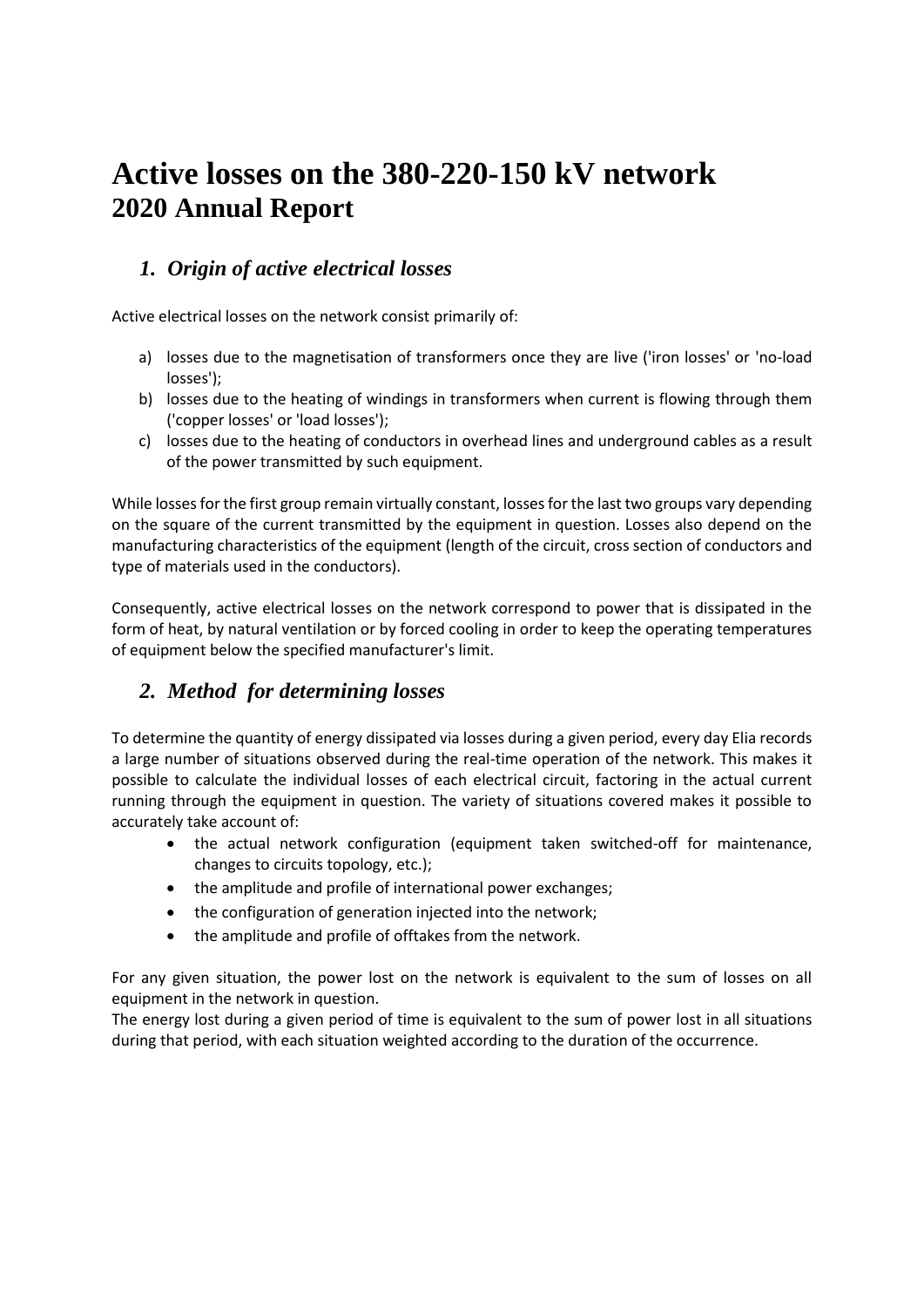#### 3. *Basis for calculating active losses on the federal network*

Belgium's federal electricity network currently consists of equipment operating at nominal voltages of 380 kV, 220 kV and 150 kV. This equipment consists of overhead lines, underground cables, phase shifting transformers and power transformers which connect these voltages.

The basis for monitoring active losses in 2020 encompasses all equipment operating at nominal voltages of 380 kV, 220 kV and 150 kV, excluding equipment that is part of users' network connections. Power transformers connecting these voltages are also included, in addition to overhead lines, underground cables and phase shifting transformers.

## *4. Actual losses in 2020 (in GWh)*

The table below shows the actual losses in 2020 (in GWh) recorded by Elia on the 380-220-150 kV networks

|                | Peak<br>Hours | Off-Peak<br>Hours | <b>Total</b> |
|----------------|---------------|-------------------|--------------|
| Q1             | 74,7          | 116,2             | 190,9        |
| Q <sub>2</sub> | 56,1          | 107,7             | 163,8        |
| Q3             | 56,8          | 99,0              | 155,8        |
| Q4             | 77,9          | 129,2             | 207,1        |
| <b>Total</b>   | 265,5         | 452,1             | 717,6        |

Monotone curve of losses 2020 380-220-150 kV network

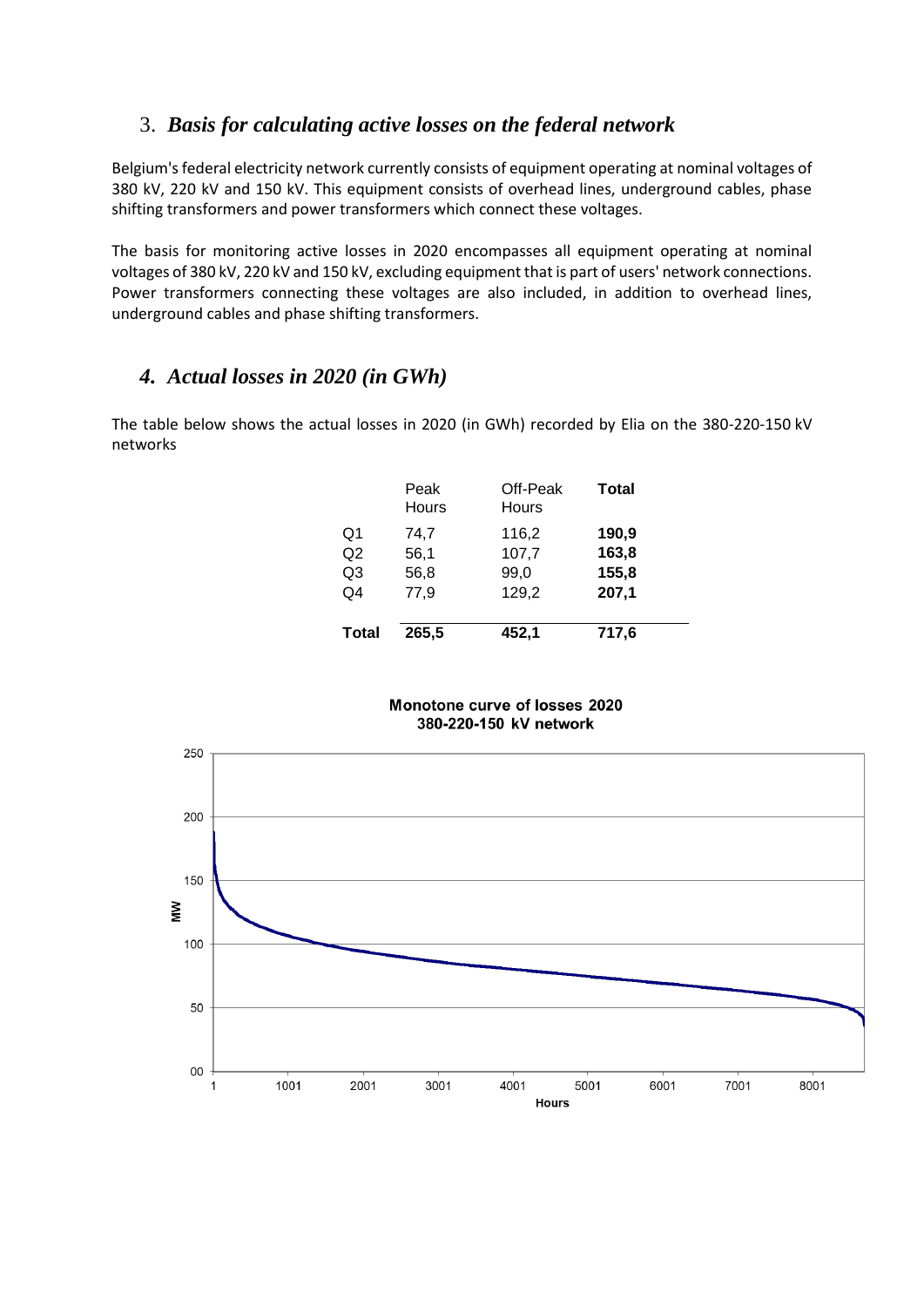#### *5. Compensation in kind by the Balance Responsible Party*

Article 161 of the federal Grid Code (Royal Decree of 19 December 2002) states that each Balance Responsible Party must compensate active network losses for all of its network accesses. Accordingly, ultimately, active losses observed on the federal network are compensated in kind by the sum of contributions by the Balance Responsible Parties.

In order to formulate – in an objective, transparent and non-discriminatory way – the contribution expected from each Balance Responsible Party, the contribution is expressed in the form of a percentage of net offtakes linked to the portfolio of the Balance Responsible Party in question. For 2020, the percentages were :

> 1,45% for Peak-load hours; and 1,35% for Off-peak hours.

The table below shows compensation in kind (in GWh) carried out in 2020 by Balance Responsible Parties based on this coefficient.

|                | Peak<br>Hours | Off-Peak<br>Hours | <b>Total</b> |
|----------------|---------------|-------------------|--------------|
| Q1             | 88.9          | 129,8             | 218,7        |
| Q2             | 64,4          | 110,3             | 174,7        |
| Q <sub>3</sub> | 75,1          | 117,0             | 192,1        |
| Q4             | 92,7          | 131,7             | 224,4        |
| <b>Total</b>   | 321,1         | 488,8             | 809,9        |

#### *6. Deficit of compensation in kind in 2020*

The deficit of compensation in kind during a given period is defined as the algebraic difference between actual losses and compensation in kind during the same period. The table below shows the deficit (in GWh) for 2020.

|                | Peak<br>Hours | Off-Peak<br>Hours | <b>Total</b> |
|----------------|---------------|-------------------|--------------|
| Q1             | $-14.2$       | $-13.6$           | $-27.8$      |
| Q2             | $-8.3$        | $-2,6$            | $-10,9$      |
| Q <sub>3</sub> | $-18,3$       | $-18$             | $-36,3$      |
| Q4             | $-14,8$       | $-2,5$            | $-17,3$      |
| <b>Total</b>   | $-55,6$       | -36.7             | $-92,3$      |